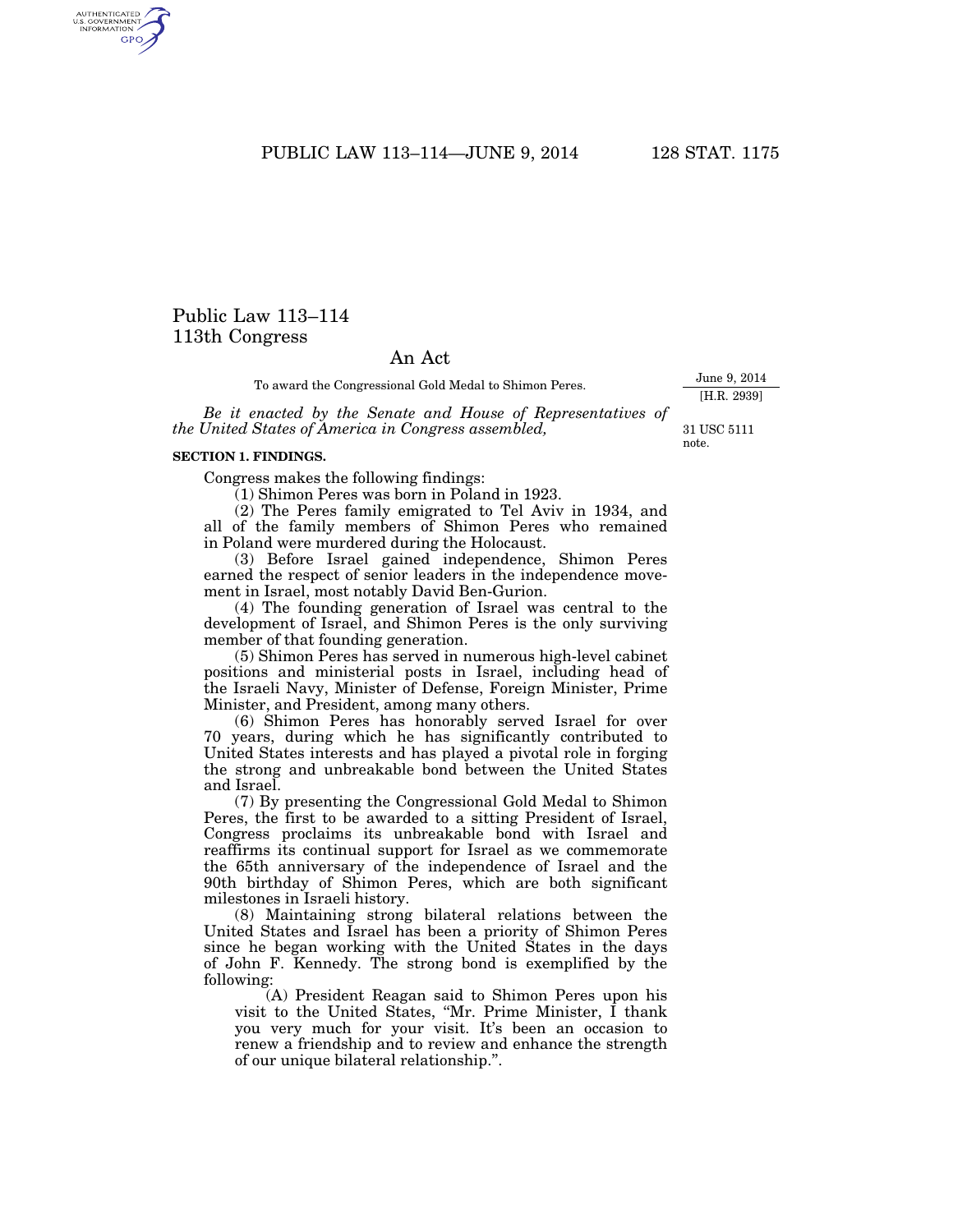(B) At another point President Reagan said of Shimon Peres, "His vision, his statesmanship and his tenacity are greatly appreciated here."

 $(\check{C})$  While visiting with Shimon Peres at the Residence of the President in Jerusalem, President Obama described Shimon Peres as "\* \* \* a son of Israel who's devoted his life to keeping Israel strong and sustaining the bonds between our two nations''.

(D) On March 20, 2013, Shimon Peres reaffirmed his belief in the relationship between the United States and Israel, stating, ''America stood by our side from the very beginning. You support us as we rebuild our ancient homeland and as we defend our land. From Holocaust to redemption.''.

(E) On March 21, 2013, Shimon Peres stated,  $**$ \* America is so great and we are so small. But I learned that you don't measure us by size, but by values. When it comes to values, we are you and you are us \* \* \* As I look back, I feel that the Israel of today has exceeded the vision we had 65 years ago. Reality has surpassed our dreams. The United States of America helped us to make this possible.''.

#### **SEC. 2. CONGRESSIONAL GOLD MEDAL.**

(a) AWARD AUTHORIZED.—The President pro tempore of the Senate and the Speaker of the House of Representatives shall make appropriate arrangements for the award, on behalf of Congress, of a single gold medal of appropriate design in honor of President Shimon Peres.

(b) DESIGN AND STRIKING.—For the purpose of the award referred to in subsection (a), the Secretary of the Treasury shall strike a gold medal with suitable emblems, devices, and inscriptions to be determined by the Secretary.

#### **SEC. 3. DUPLICATE MEDALS.**

Under such regulations as the Secretary of the Treasury may prescribe, the Secretary may strike duplicate medals in bronze of the gold medal struck pursuant to section 2 and sell such duplicate medals at a price sufficient to cover the costs of the medals, including labor, materials, dies, use of machinery, and overhead expenses.